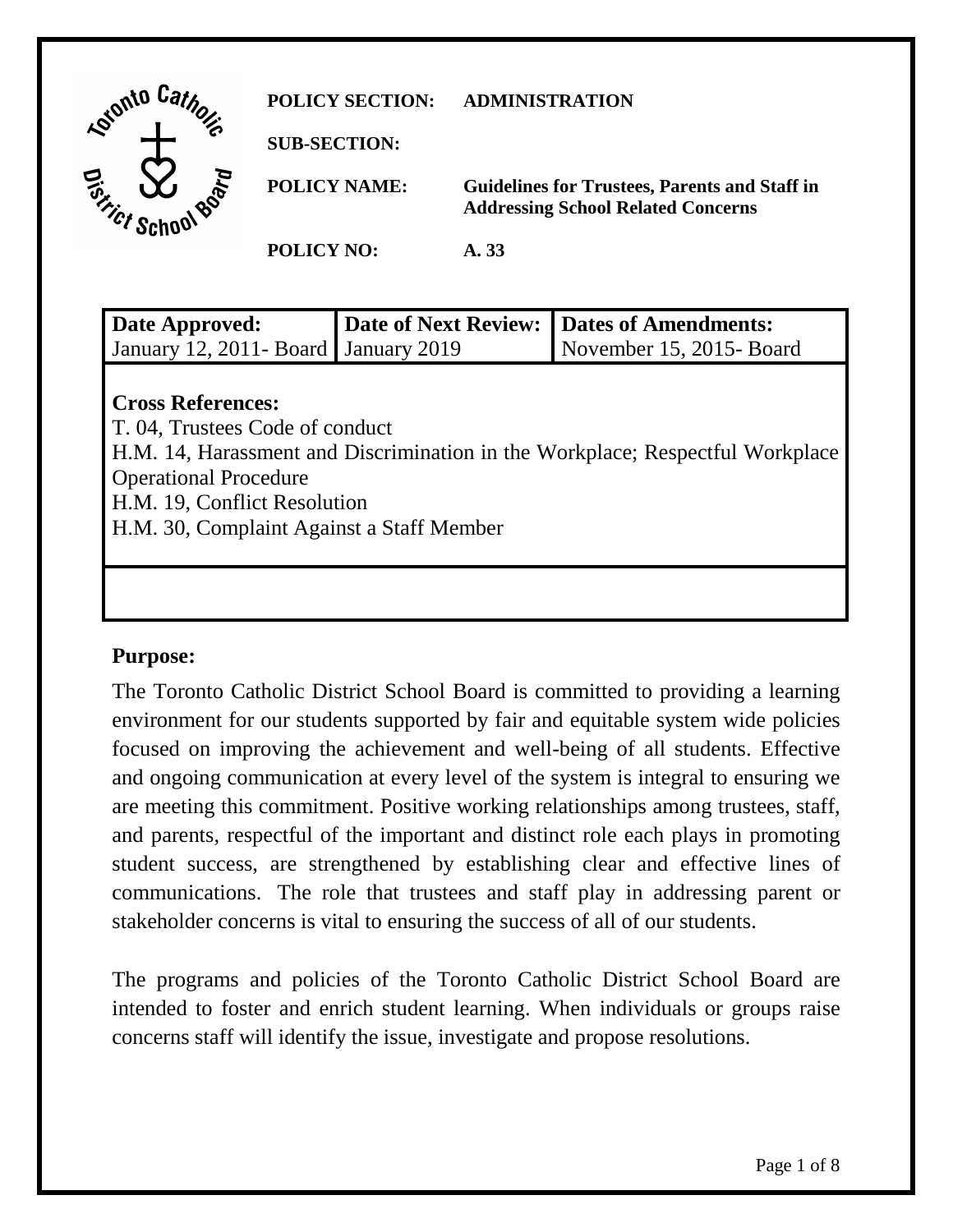| Lonto Ca.                        | <b>POLICY SECTION:</b> | ADMINISTRATION                                                                                    |
|----------------------------------|------------------------|---------------------------------------------------------------------------------------------------|
|                                  | <b>SUB-SECTION:</b>    |                                                                                                   |
| Dist<br>$\gamma_{\mathcal{C}^*}$ | <b>POLICY NAME:</b>    | <b>Guidelines for Trustees, Parents and Staff in</b><br><b>Addressing School Related Concerns</b> |
|                                  | <b>POLICY NO:</b>      | A. 33                                                                                             |

#### **Scope and Responsibility:**

This policy extends to the entire TCDSB community and all relevant stakeholders. The Director of Education, supported by the Human Resources department, is responsible for this policy.

## **Alignment with MYSP:**

Living Our Catholic values Strengthening Public Confidence Fostering Student Achievement and Well-Being Inspiring and Motivating Employees

### **Financial Impact:**

Minimal financial impact other than time and administrative resources allocated to resolving issues at the Board level.

### **Legal Impact:**

If concerns are not addressed and resolved at the local level, issues may be escalated externally, including to the Ombudsman of Ontario.

### **Policy:**

In addressing parent and stakeholder concerns, staff is to resolve issues at the source, whenever possible, respect the spirit and practice of system wide policy, and respond in a timely and effective manner. A first response acknowledging receipt of the concern is expected within two school days.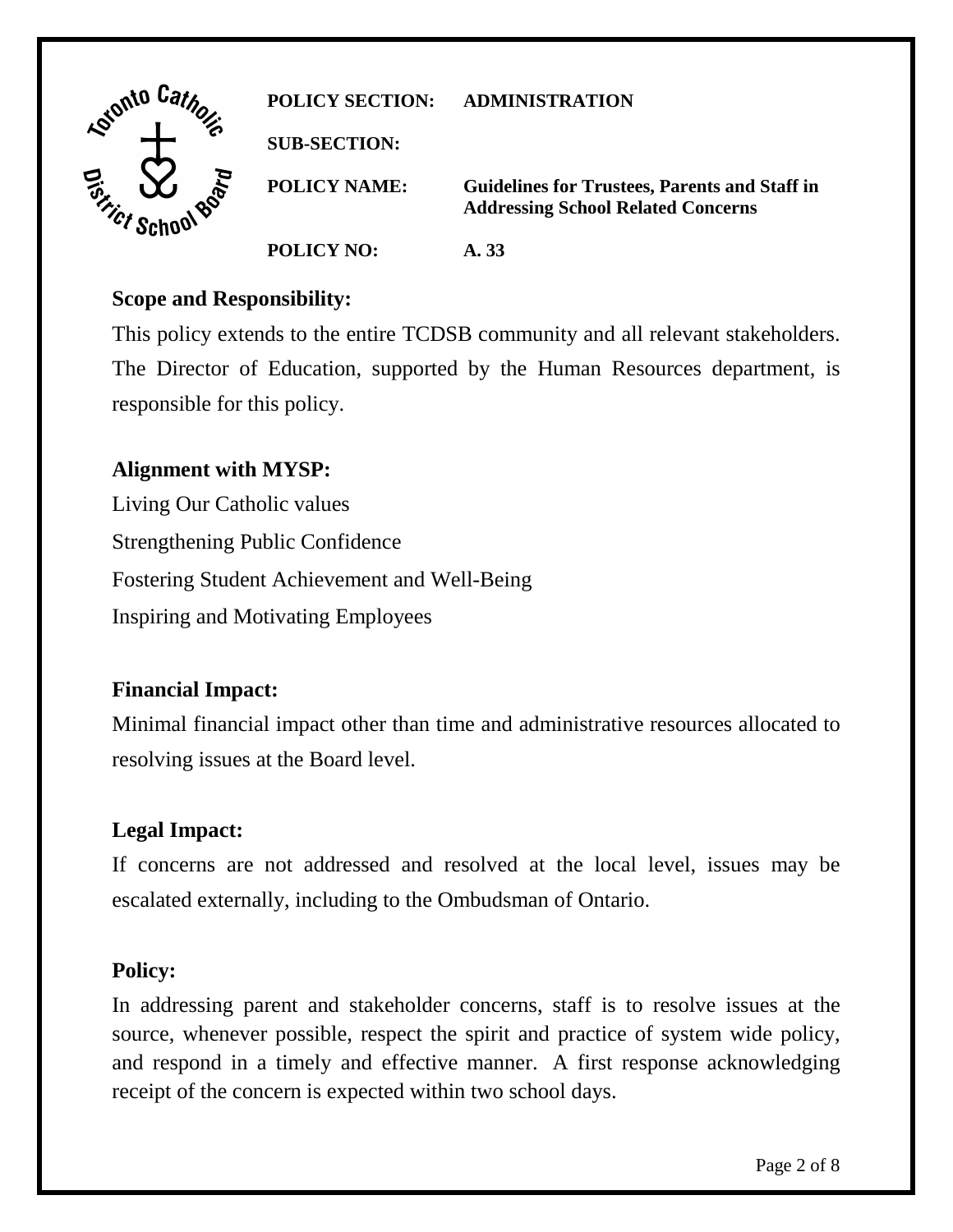| Gronto Car                     | <b>POLICY SECTION:</b> | <b>ADMINISTRATION</b>                                                                             |
|--------------------------------|------------------------|---------------------------------------------------------------------------------------------------|
|                                | <b>SUB-SECTION:</b>    |                                                                                                   |
| Dist<br>$\eta_{\mathcal{C}^f}$ | <b>POLICY NAME:</b>    | <b>Guidelines for Trustees, Parents and Staff in</b><br><b>Addressing School Related Concerns</b> |
|                                | <b>POLICY NO:</b>      | A. 33                                                                                             |

Trustees, as elected officials, are sometimes asked by parents to intervene on local school and system- wide issues. The *Education Act* requires trustees to entrust the day- to- day management of the Board to its staff through the Director of Education. Trustees have the responsibility to ensure that policies and practices are in place to address issues and that Board staff, through the Director of Education, are accountable for implementation. Therefore, the role of the trustee is to hear the request or concern and advise the parent/stakeholder to contact the appropriate staff to resolve the matter. The Trustees of the Board engage regularly in productive and supportive dialogue with the leadership of schools to encourage and champion student achievement and community engagement. Any direction to principals comes from the principal's School Superintendent.

*All concerns shall be addressed in a respectful and professional manner that is consistent with the Education Act and all other relevant legislation and Board policies including T.04 (Trustees Code of Conduct), H.M.14 Harassment and Discrimination in the Workplace; Respectful Workplace Operational Procedure), H.M. 19 (Conflict Resolution) and H.M. 30 (Complaint Against A Staff Member).*

### **Procedures:**

A parent/stakeholder who expresses a concern about a local school-related issue will be directed to the appropriate teacher/staff member to resolve the matter.

- 1. If the parent/stakeholder has not been successful in resolving the concern with the teacher/staff member, the parent will address the concern with the principal. If not resolved at the school level, the parent will be directed to the School Superintendent.
- 2. When a specific staff member is involved in the concern, the principal or School Superintendent will inform the staff member of the nature of the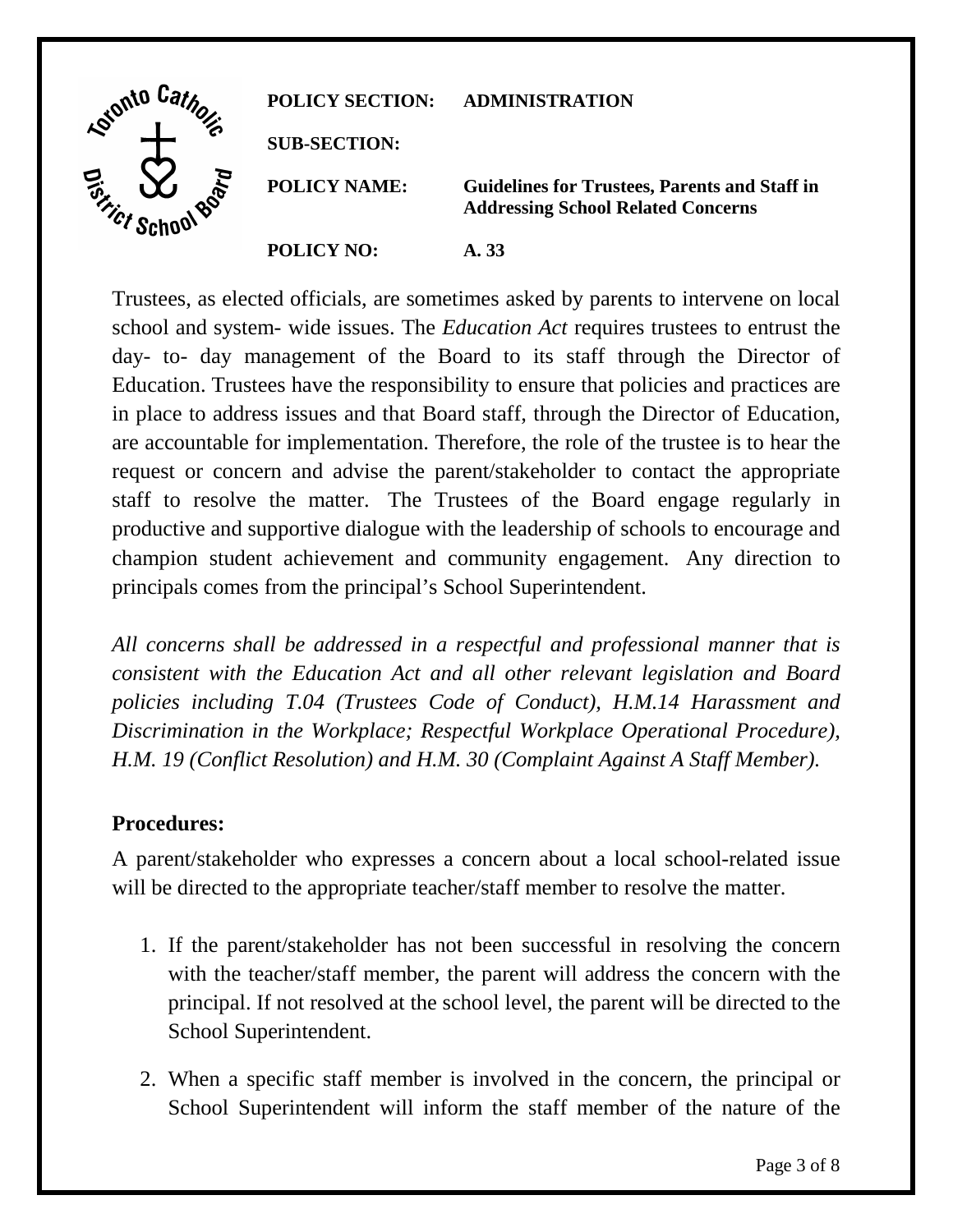| Lotonto Ca.             | <b>POLICY SECTION:</b> | <b>ADMINISTRATION</b>                                                                             |
|-------------------------|------------------------|---------------------------------------------------------------------------------------------------|
|                         | <b>SUB-SECTION:</b>    |                                                                                                   |
| D. Frict<br><b>POOT</b> | <b>POLICY NAME:</b>    | <b>Guidelines for Trustees, Parents and Staff in</b><br><b>Addressing School Related Concerns</b> |
|                         | <b>POLICY NO:</b>      | A. 33                                                                                             |

concern and the process for its resolution, in accordance with the terms of the appropriate collective agreement.

- 3. Trustee inquiries, information or suggestions to staff about possible resolutions to a school concern are to be directed to the appropriate School Superintendent who can then assist the principal, in accordance with the terms of the appropriate collective agreement.
- 4. Where the School Superintendent determines that the concern about a school or community of schools requires informing and consulting with the Associate Director or other appropriate central staff, the School Superintendent will initiate such communication with those persons and inform all affected parties.
- 5. The School Superintendent and/or Associate Director will communicate with the trustee and other concerned parties in a timely manner regarding the resolution/decision about the concern raised and/or information that may impact their school community.
- 6. The School Superintendent and/or Associate Director will ensure that the Director of Education and Chair of the Board are apprised of any local concerns that may have system wide implications or may be the object of media interest, and may require a system response or Board motion.

# **Guiding Principles for Addressing Parent/Stakeholder Concerns**

(a) Foster a climate of respect and trust which focuses on working towards mutually acceptable solutions and is consistent with relevant Board policies.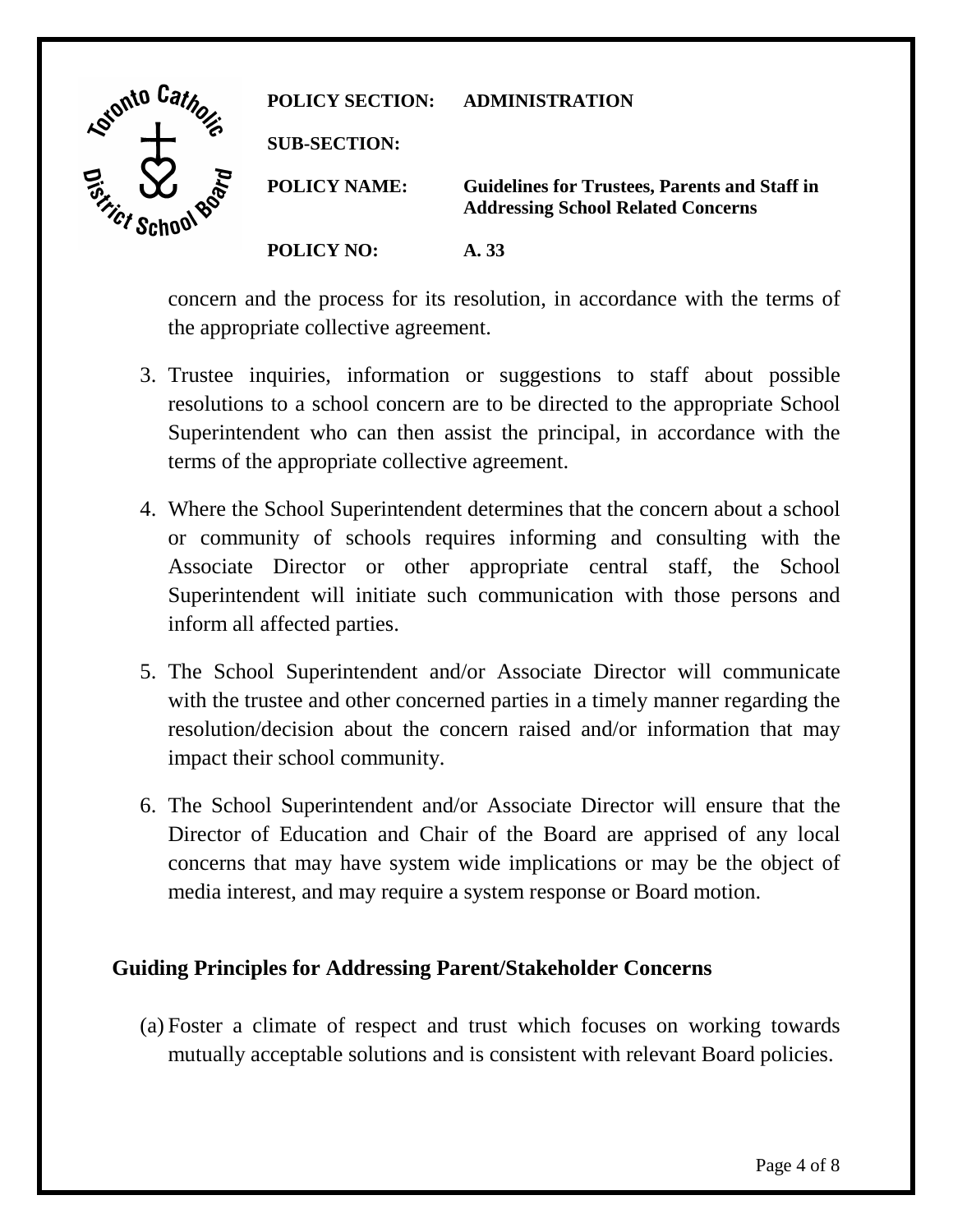

- (b)Ensure that every parent with a concern has an adequate opportunity to express the concern fully.
- (c) Encourage the parent to address the concern at the level at which the concern originates.
- (d)In addressing a concern, respond in a manner consistent with the principles of procedural fairness and that is seen to be fair by the parent and by all other parties directly involved.
- (e) Maintain a written record of the concern and response, where appropriate.
- (f) Provide the parent and other parties involved with timely updates, as needed, about the progress made in resolving the concern.
- (g)Ensure that confidentiality is maintained by all parties regarding student and personnel matters.

### **Guidelines for Parents**

- (a) Present their concern to staff and allow **t**he opportunity for due consideration of the concern.
- (b)Address the concern first to the staff member responsible for the area to which the concern directly relates.
- (c) Ensure that confidentiality is maintained by all parties concerning student and personnel matters.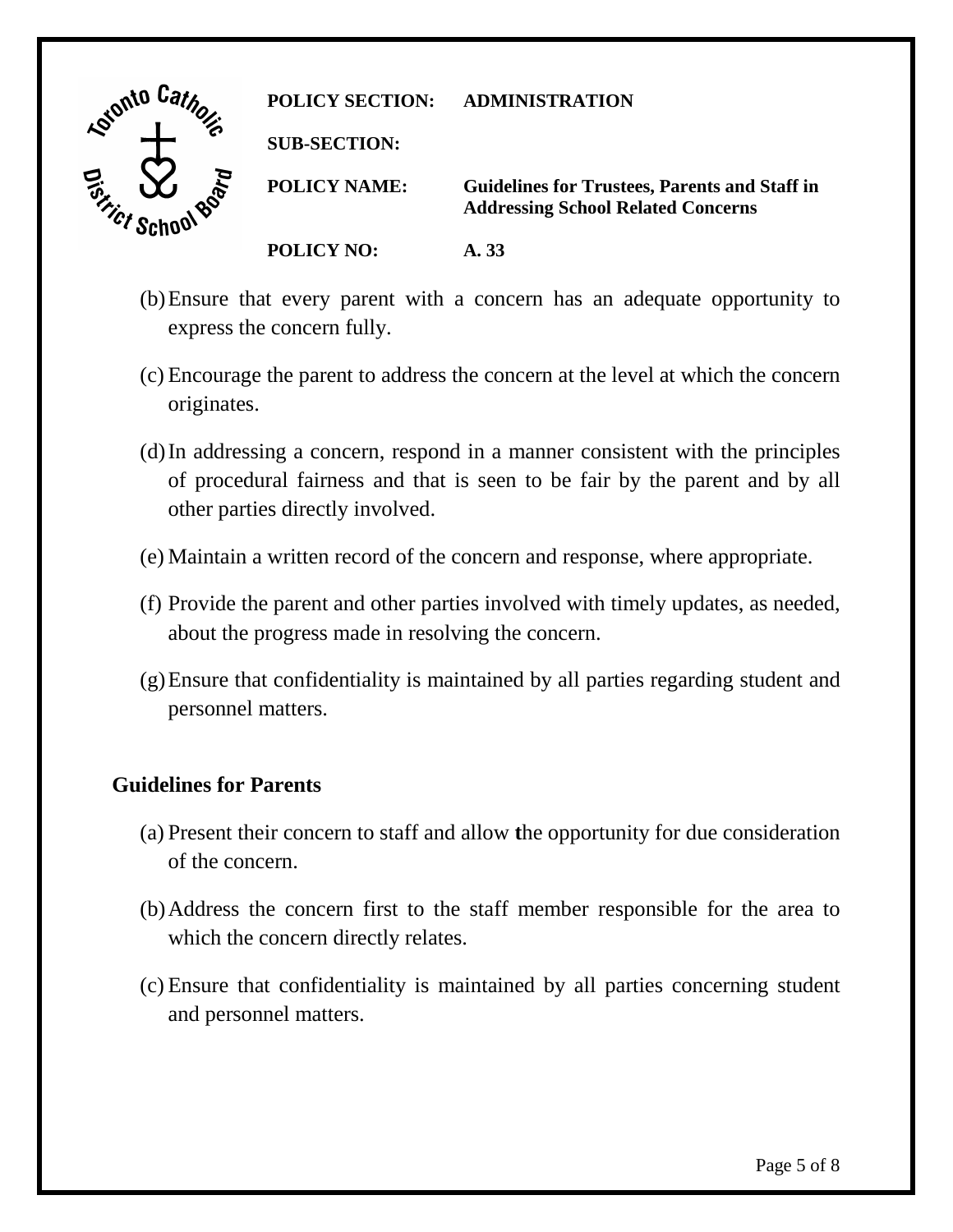| <b>Katonto</b>                 | <b>POLICY SECTION:</b> | <b>ADMINISTRATION</b>                                                                             |
|--------------------------------|------------------------|---------------------------------------------------------------------------------------------------|
|                                | <b>SUB-SECTION:</b>    |                                                                                                   |
| Q,<br>$\gamma_{\mathcal{C}^f}$ | <b>POLICY NAME:</b>    | <b>Guidelines for Trustees, Parents and Staff in</b><br><b>Addressing School Related Concerns</b> |
|                                | <b>POLICY NO:</b>      | A. 33                                                                                             |

### **Guidelines for Principals**

- (a) Advise the parent to discuss the concern directly with the staff member and, if possible, resolve it at that level.
- (b)Gather any relevant information to determine the facts and circumstances.
- (c) Discuss the concern with the staff member; consider the staff member's perspective and offer advice, where advice is required to resolve the concern, and inform the parent and all affected parties of the outcome.
- (d)Meet jointly with the staff member and the parent to discuss the concern and work together toward resolution.
- (e) Consult with the School Superintendent and/or other Board staff in order to assist in resolving the concern.
- (f) Refer the concern to the School Superintendent if the parent does not agree with the decision of the principal and wishes to appeal to a higher staff authority.
- (g)Where the principal refers the concern to the School Superintendent, the School Superintendent will consult with the principal and parent and, in collaboration with them, will make a final decision that reflects school and system policy and is in the best interests of the student.

### **Guidelines for School Superintendents**

(a) Refer the parent to the principal where prior discussion with the principal has not taken place and follow up with the principal on the outcome.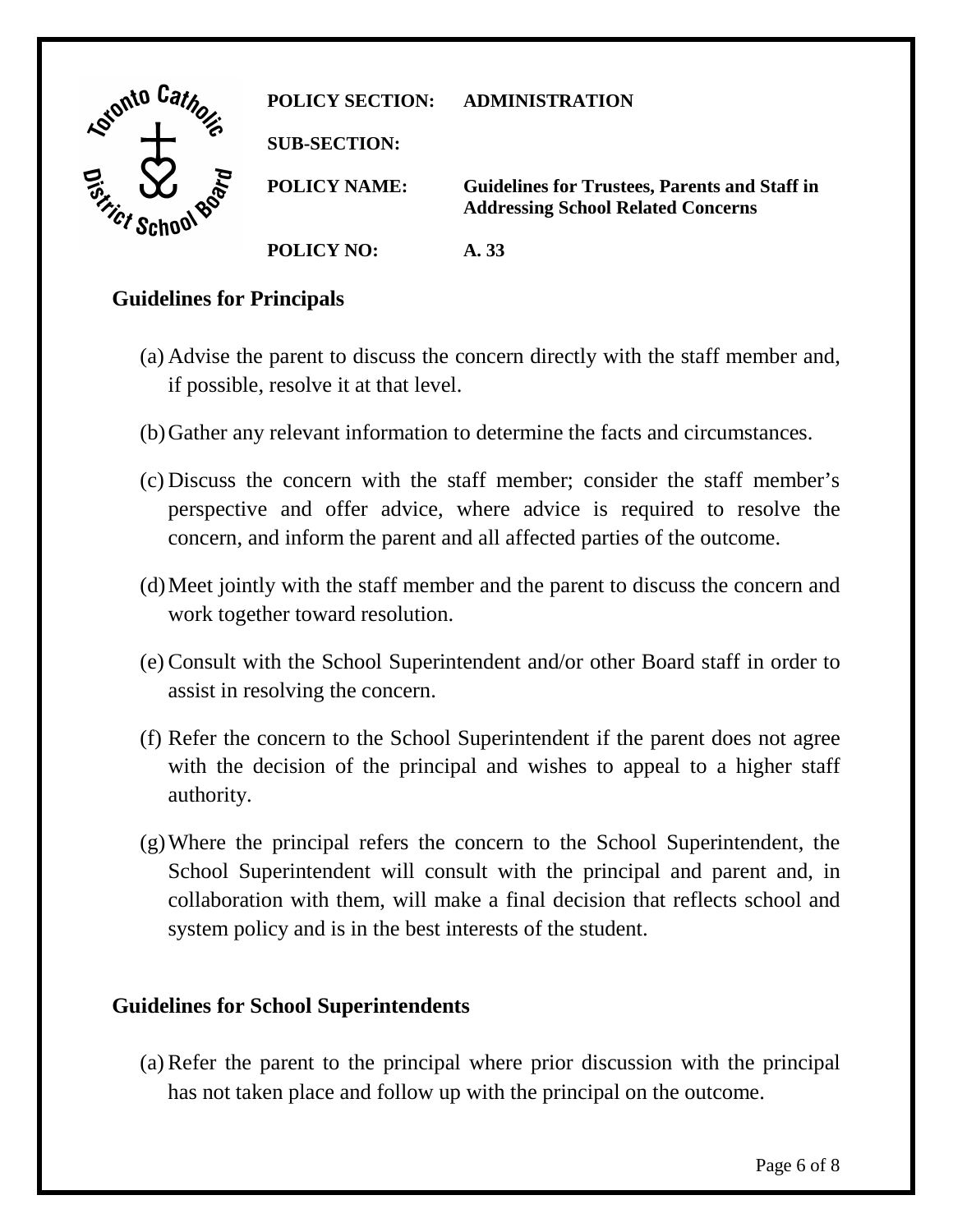

- (b)Gather any relevant information to determine the facts and circumstances.
- (c) Consult with the principal about the concern and advise the principal of options to consider, or make a recommendation to the principal for addressing the concern and inform the parent of the outcome.
- (d)Make a final decision about the concern in consultation with the principal and inform the parent and principal about the outcome.
- (e) Inform the trustee about the outcome.
- (f) Where the School Superintendent determines that the concern about a particular school or community of schools requires informing and consulting with the Associate Director, or other appropriate central staff, the School Superintendent will initiate such communication with those persons.

# **Guidelines for Trustees**

- (a) Encourage the parent to address concerns with the staff member and/or school principal. If the situation is not resolved, direct the parent to the School Superintendent. Inform the School Superintendent of the concern and/or make the inquiry on behalf of the parent to the School Superintendent for investigation and resolution. The School Superintendent will apprise the Trustee of the resolution to the concern and provide any information which will assist the Trustee in communicating with the affected parties.
- (b)If the concern involves a personnel matter, inform the appropriate School Superintendent about the inquiry. If apprised of the concern by a third party, inform the party that the concern has been shared with the appropriate School Superintendent for investigation and resolution. Indicate that all